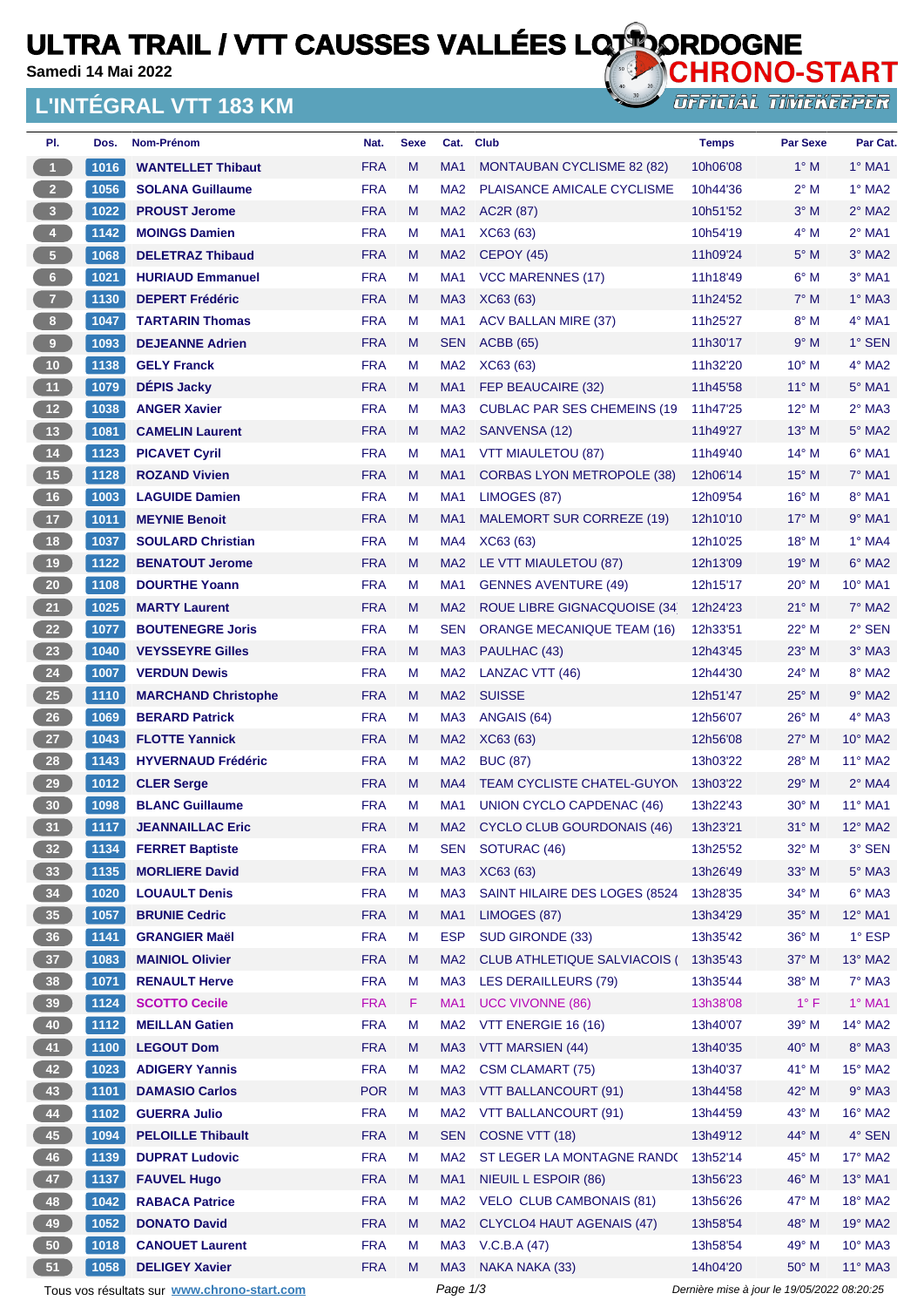## **ULTRA TRAIL / VTT CAUSSES VALLÉES LOTIORDOGNE**

**Samedi 14 Mai 2022**

#### **L'INTÉGRAL VTT 183 KM**



| PI.             | Dos.                                                                                                   | Nom-Prénom                   | Nat.       | <b>Sexe</b> |                 | Cat. Club                           | <b>Temps</b> | <b>Par Sexe</b> | Par Cat.         |  |
|-----------------|--------------------------------------------------------------------------------------------------------|------------------------------|------------|-------------|-----------------|-------------------------------------|--------------|-----------------|------------------|--|
| 52              | 1053                                                                                                   | <b>JOFFROY William</b>       | <b>FRA</b> | M           | MA <sub>3</sub> | NAKA-NAKA (33)                      | 14h04'20     | $51^\circ$ M    | $12^\circ$ MA3   |  |
| 53              | 1131                                                                                                   | <b>COHET Johan</b>           | <b>FRA</b> | M           | MA <sub>2</sub> | <b>CAMPAGNE LES WARDRECQUES</b>     | 14h10'45     | 52° M           | $20^\circ$ MA2   |  |
| 54              | 1031                                                                                                   | <b>CARPENTIER Christophe</b> | <b>FRA</b> | M           | MA <sub>2</sub> | XTREM RIDER'S (62)                  | 14h10'46     | $53^\circ$ M    | $21^\circ$ MA2   |  |
| 55              | 1119                                                                                                   | <b>NOTTE Bertrand</b>        | <b>FRA</b> | M           | MA <sub>3</sub> | <b>INDIVIDUEL (30)</b>              | 14h19'02     | $54^{\circ}$ M  | $13^\circ$ MA3   |  |
| 56              | 1026                                                                                                   | <b>SANCHEZ Lucas</b>         | <b>FRA</b> | M           | MA <sub>3</sub> | ROUE LIBRE GIGNACQUOISE (34         | 14h33'10     | $55^{\circ}$ M  | $14^\circ$ MA3   |  |
| 57              | 1120                                                                                                   | <b>LE CORRE Sylvain</b>      | <b>FRA</b> | м           | MA <sub>1</sub> | LAVAUR (81)                         | 14h33'14     | 56° M           | 14° MA1          |  |
| 58              | 1045                                                                                                   | <b>BRIAND Sebastien</b>      | <b>FRA</b> | M           | MA <sub>2</sub> | <b>ACV BALLAN (37)</b>              | 14h38'38     | 57° M           | 22° MA2          |  |
| 59              | 1085                                                                                                   | <b>PLACAIS Yves</b>          | <b>FRA</b> | M           | MA <sub>3</sub> | <b>AURADOU (47)</b>                 | 14h38'40     | 58° M           | 15° MA3          |  |
| 60              | 1090                                                                                                   | <b>LAURENT Vivien</b>        | <b>FRA</b> | M           | MA <sub>2</sub> | <b>TAC VTT (69)</b>                 | 14h54'29     | 59° M           | 23° MA2          |  |
| 61              | 1092                                                                                                   | <b>CONIL Samuel</b>          | <b>FRA</b> | M           | MA <sub>2</sub> | <b>CCPUYMOYEN (16)</b>              | 14h54'34     | $60^\circ$ M    | $24^\circ$ MA2   |  |
| 62              | 1013                                                                                                   | <b>CHARRIER Mathieu</b>      | <b>FRA</b> | M           | MA <sub>1</sub> | <b>VCTHOUARS (49)</b>               | 15h03'01     | $61^\circ$ M    | 15° MA1          |  |
| 63              | 1059                                                                                                   | <b>KRETTLY Grégory</b>       | <b>FRA</b> | M           | MA <sub>2</sub> | <b>PESCADOIRES (46)</b>             | 15h10'51     | 62° M           | 25° MA2          |  |
| 64              | 1086                                                                                                   | <b>PRIN Christophe</b>       | <b>FRA</b> | M           | MA1             | CLERMONT-FERRAND (63)               | 15h23'00     | 63° M           | 16° MA1          |  |
| 65              | 1111                                                                                                   | <b>ROBERT ARNOUIL Gil</b>    | <b>FRA</b> | M           | MA1             | LA CENTRALE (33)                    | 15h23'21     | 64° M           | 17° MA1          |  |
| 66              | 1109                                                                                                   | <b>DEFOSSE Quentin</b>       | <b>FRA</b> | M           | MA <sub>2</sub> | <b>BAZAS SPORT NATURE (33)</b>      | 15h23'21     | 65° M           | 26° MA2          |  |
| 67              | 1049                                                                                                   | <b>PAILLAS Sébastien</b>     | <b>FRA</b> | M           | MA <sub>2</sub> | <b>LES DERAILLES (49)</b>           | 15h34'15     | $66^{\circ}$ M  | 27° MA2          |  |
| 68              | 1063                                                                                                   | <b>PLANTON Francis</b>       | <b>FRA</b> | M           | MA <sub>3</sub> | LES BAROUDEURS DU SAUTERN           | 15h35'01     | $67^\circ$ M    | 16° MA3          |  |
| 69              | 1127                                                                                                   | <b>ROCHARD Simon</b>         | <b>FRA</b> | M           | MA1             | REGINA RANDO (49)                   | 15h42'20     | 68° M           | $18^{\circ}$ MA1 |  |
| 70              | 1008                                                                                                   | <b>SER-TOULOUSE Nicolas</b>  | <b>FRA</b> | M           | MA <sub>2</sub> | <b>FIRMI</b> (12)                   | 15h42'36     | 69° M           | 28° MA2          |  |
| 71              | 1144                                                                                                   | <b>GROS-DAILLON Eric</b>     | <b>FRA</b> | M           | MA <sub>2</sub> | <b>TRIALP MOIRANS (38)</b>          | 15h48'23     | $70^\circ$ M    | 29° MA2          |  |
| 72              | 1147                                                                                                   | <b>BEAUMANN Olivier</b>      | <b>FRA</b> | M           | MA <sub>3</sub> | COUBLEVIE (38)                      | 15h48'24     | 71° M           | $17^\circ$ MA3   |  |
| 73              | 1145                                                                                                   | <b>CONNESSON Laurent</b>     | <b>FRA</b> | M           | MA <sub>3</sub> | <b>BEAUCROISSANT (38)</b>           | 15h48'24     | 72° M           | 18° MA3          |  |
| 74              | 1146                                                                                                   | <b>CAMPESTRIN Jacques</b>    | <b>FRA</b> | M           | MA <sub>3</sub> | LES COUREURS DU LAC BLEU (3         | 15h48'24     | $73^\circ$ M    | 19° MA3          |  |
| 75              | 1060                                                                                                   | <b>CAMION Cedric</b>         | <b>FRA</b> | M           | MA <sub>2</sub> | TEAM ARIEGE CYCLES / PACO (0        | 16h06'38     | $74^{\circ}$ M  | 30° MA2          |  |
| 76              | 1070                                                                                                   | <b>VAYSSE Frederic</b>       | <b>FRA</b> | M           | MA <sub>3</sub> | MERVILLE (31)                       | 16h20'07     | $75^{\circ}$ M  | $20^\circ$ MA3   |  |
| 77              | 1104                                                                                                   | <b>MEYER Benoît</b>          | <b>FRA</b> | M           | MA <sub>3</sub> | UCS CYCLO/COSNE VTT (18)            | 16h31'53     | 76° M           | 21° MA3          |  |
| 78              | 1113                                                                                                   | <b>FOURCANS Aldyn</b>        | <b>FRA</b> | M           | MA <sub>3</sub> | <b>GEMIL (31)</b>                   | 16h31'55     | $77^\circ$ M    | $22^{\circ}$ MA3 |  |
| 79              | 1014                                                                                                   | <b>PEYTOUREAU Hervé</b>      | <b>FRA</b> | M           | MA <sub>3</sub> | <b>JSA SAINT ASTIER (24)</b>        | 16h32'05     | 78° M           | 23° MA3          |  |
| 80              | 1072                                                                                                   | <b>COULONNIER Luc</b>        | <b>FRA</b> | M           | MA <sub>3</sub> | <b>LES DERAILLEURS (79)</b>         | 16h39'36     | $79^\circ$ M    | $24^\circ$ MA3   |  |
| 81              | 1114                                                                                                   | <b>RIDEAU Fabien</b>         | <b>FRA</b> | M           | MA <sub>2</sub> | ADE (65)                            | 16h51'30     | $80^\circ$ M    | $31^\circ$ MA2   |  |
| 82              | 1099                                                                                                   | <b>MEIGNEN Mickael</b>       | <b>FRA</b> | M           |                 | MA1 VTT CLUB MARSIEN (44)           | 17h02'06     | 81° M           | $19^\circ$ MA1   |  |
| 83              | 1088                                                                                                   | <b>FRAPIER Romain</b>        | <b>FRA</b> | M           | <b>SEN</b>      | BEYCHAC-ET-CAILLAU (33)             | 17h38'59     | 82° M           | 5° SEN           |  |
| 84              | 1106                                                                                                   | <b>HUSSON Nicolas</b>        | <b>FRA</b> | M           | MA <sub>2</sub> | LES BAROUDEURS DU SAUTERN           | 17h41'49     | 83° M           | 32° MA2          |  |
| 85              | 1062                                                                                                   | <b>TCHERBAKOFF Eric</b>      | <b>FRA</b> | M           | MA <sub>3</sub> | <b>BAROUDEURS DU SAUTERNAIS (</b>   | 17h41'49     | 84° M           | $25^\circ$ MA3   |  |
| 86              | 1148                                                                                                   | <b>FIORE Jean-Pascal</b>     | <b>FRA</b> | M           | MA <sub>3</sub> | MIRIBEL LES ECHELLES (38)           | 17h53'56     | 85° M           | 26° MA3          |  |
| 87              | 1133                                                                                                   | <b>VERDIER Jean Louis</b>    | <b>FRA</b> | M           | MA4             | LA PANLEBE (47)                     | 18h02'50     | 86° M           | $3°$ MA4         |  |
| 88              | 1121                                                                                                   | <b>GIBERT Marylise</b>       | <b>FRA</b> | F           | MA <sub>2</sub> | <b>SALINDRES (30)</b>               | 18h26'43     | $2^{\circ}$ F   | $1^\circ$ MA2    |  |
| 89              | 1048                                                                                                   | <b>BRUEL Adrien</b>          | <b>FRA</b> | M           | <b>SEN</b>      | LO CAPIAL (81)                      | 19h00'05     | $87^\circ$ M    | 6° SEN           |  |
| 90 <sub>o</sub> | 1084                                                                                                   | <b>LAVA Boris</b>            | <b>FRA</b> | M           | MA <sub>1</sub> | <b>CYCLO CLUB CENONNAIS (33)</b>    | 19h07'22     | 88° M           | 20° MA1          |  |
| 91              | 1006                                                                                                   | <b>LACOSTE Laurent</b>       | <b>FRA</b> | M           | MA <sub>2</sub> | <b>CYCLO SPORT MIRAMONTAIS (47)</b> | 19h07'24     | 89° M           | 33° MA2          |  |
| 92              | 1036                                                                                                   | <b>PEYRAT Christophe</b>     | <b>FRA</b> | M           | MA <sub>3</sub> | <b>CYCLO 4 (47)</b>                 | 19h07'26     | $90^\circ$ M    | 27° MA3          |  |
| 93              | 1129                                                                                                   | <b>BREGERON Philippe</b>     | <b>FRA</b> | M           | MA <sub>3</sub> | <b>ROUMAGNE (47)</b>                | 19h07'31     | 91° M           | 28° MA3          |  |
| 94              | 1087                                                                                                   | <b>BACHELOT Sébastien</b>    | <b>FRA</b> | M           | MA <sub>2</sub> | LABASTIDE CASTEL AMOUROUX           | 19h07'34     | 92° M           | 34° MA2          |  |
| 95 <sub>o</sub> | 1136                                                                                                   | <b>PEGOURIE Quentin</b>      | <b>FRA</b> | M           | MA <sub>1</sub> | LISSAC ET MOURET (46)               | 19h18'50     | 93° M           | $21^{\circ}$ MA1 |  |
| 96              | 1149                                                                                                   | <b>BRIOULET Eric</b>         | <b>FRA</b> | M           | MA4             | <b>AVENIR DE BIZANOS CYCLO (64)</b> | 19h18'55     | 94° M           | 4° MA4           |  |
| 97              | 1050                                                                                                   | <b>CASTANHEIRA Victor</b>    | <b>FRA</b> | M           | MA <sub>3</sub> | LE HAILLAN (33)                     | 19h31'33     | 95° M           | 29° MA3          |  |
| 98              | 1118                                                                                                   | <b>SAMAMA Erick</b>          | <b>FRA</b> | M           | MA <sub>2</sub> | AS LE HAILLAN VELO (33)             | 19h31'33     | 96° M           | 35° MA2          |  |
| 99              | 1076                                                                                                   | <b>CHAMBARD Vincent</b>      | <b>FRA</b> | M           | MA <sub>3</sub> | SAINT GERY - VERS (46)              | 19h43'04     | 97° M           | 30° MA3          |  |
| <b>DNF</b>      | 1002                                                                                                   | <b>SOURICE Laurent</b>       | <b>FRA</b> | M           | MA <sub>3</sub> | SEVREMOINE (49)                     |              | Abandon         |                  |  |
| <b>DNF</b>      | 1001                                                                                                   | <b>GUERRE Jean</b>           | <b>FRA</b> | M           | MA <sub>3</sub> | <b>ISSENDOLUS (46)</b>              |              | Abandon         |                  |  |
| <b>DNF</b>      | 1015                                                                                                   | <b>HOVASSE Nicolas</b>       | <b>FRA</b> | M           | <b>ESP</b>      | <b>MONTAUBAN CYCLISME 82 (32)</b>   |              | Abandon         |                  |  |
|                 | Tous vos résultats sur www.chrono-start.com<br>Page 2/3<br>Dernière mise à jour le 19/05/2022 08:20:25 |                              |            |             |                 |                                     |              |                 |                  |  |